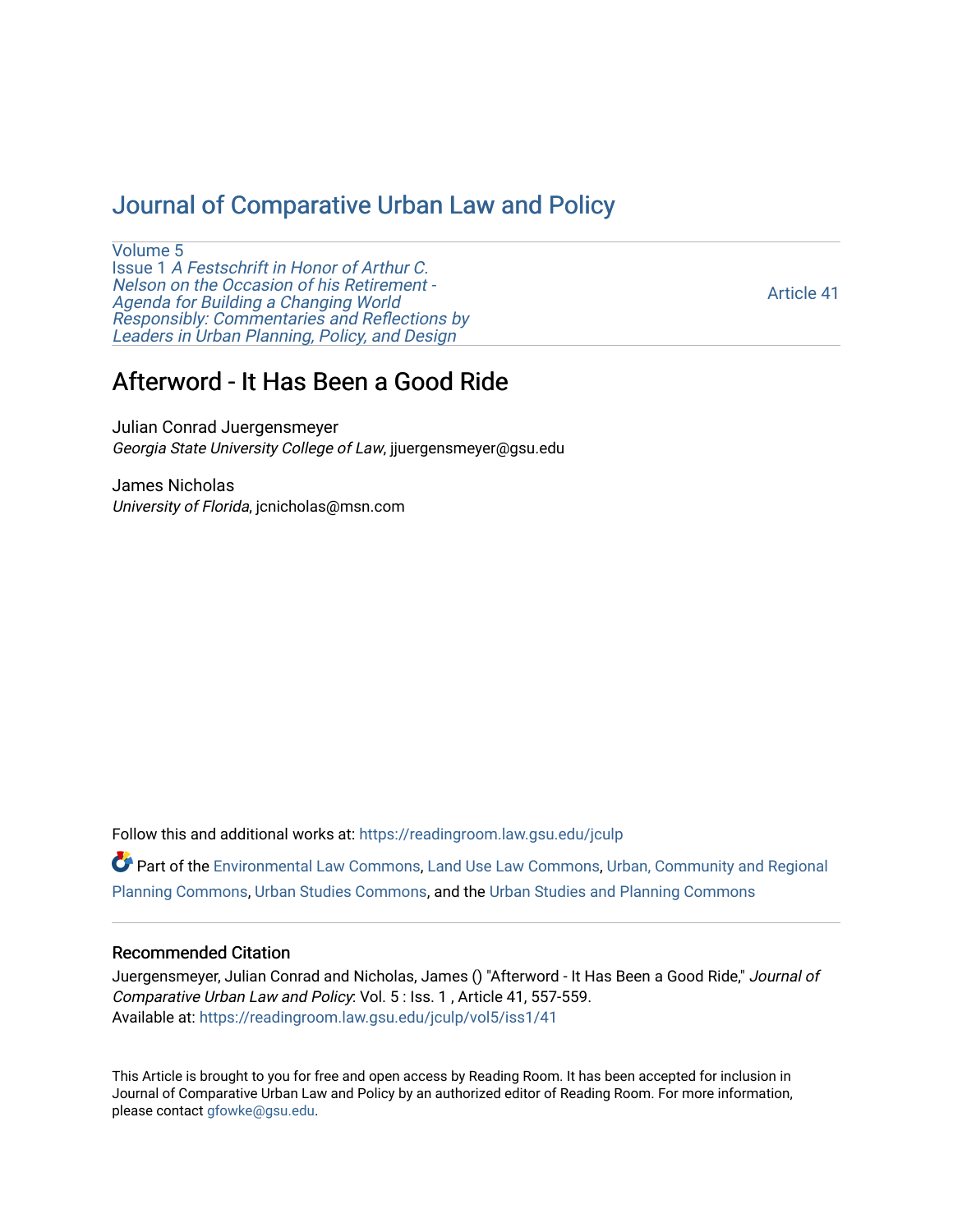### **AFTERWORD** IT HAS BEEN A GOOD RIDE

#### Julian C. Juergensmeyer\* and James C. Nicholas†

 Chris Nelson has been an extremely important part of our professional lives since he, as he likes to say, "discovered' us in Montreal in 1985. (A close personal friend as well—but that is for another day and place.) We have discovered time and time again that he truly merits being internationally recognized as one of America's top planners and urbanists. The articles in this Festschrift confirm that recognition.

 But let's go back to 1985. We (Jim and Julian, who were both then colleagues at the University of Florida) were conducting a workshop on how to "do" impact fees at the American Planning Association annual meeting in Montreal. After we had finished, a young man came up and introduced himself as a planning professor at Kansas State University. Both of us recognized him as an interested member of the audience since he had been one of the few to laugh at our jokes. He explained that he had to rush off to catch a plane but that he was very interested in impact fees, would like to collaborate with us, and would be in touch. We did indeed hear from him shortly thereafter and began collaborating on books and articles, coteaching, conducting professional workshops and seminars, making scores of presentations, and offering professional consulting for attorneys, planners, and local governments. Our work together has spanned nearly 40 years!

 Together with Chris, we wrote seven books, 13 articles, and were coinvestigators for several university grants and contracts. The shocking thing to realize is that our collaborations include only the things he has done with one or both of us. Chris has produced more than 20 books, more than 300 articles, book chapters, and nationally distributed monographs, and nearly 100 grants and contracts totaling more than \$50 million. He has also founded more than a dozen planning programs and research centers at six universities, including creating what is presently the nation's top-ranked online real estate program that is also the nation's most diverse. In addition to his home unit in planning, Chris has had formal joint appointments in public administration at the University of New Orleans, public policy at Georgia Tech, finance at the University of Utah, and geography at the University of Arizona. He has also been an adjunct professor of social work at Southern University of New Orleans, a historically Black university, and adjunct professor of law at Georgia State University (more on that later). For presidents Bill Clinton and George Bush,

<sup>\*</sup> Ben F. Johnson Emeritus Professor of Law, Georgia State University, and Emeritus Professor of Law, University of Florida.

<sup>†</sup> Emeritus Professor of Urban Planning and Law, University of Florida.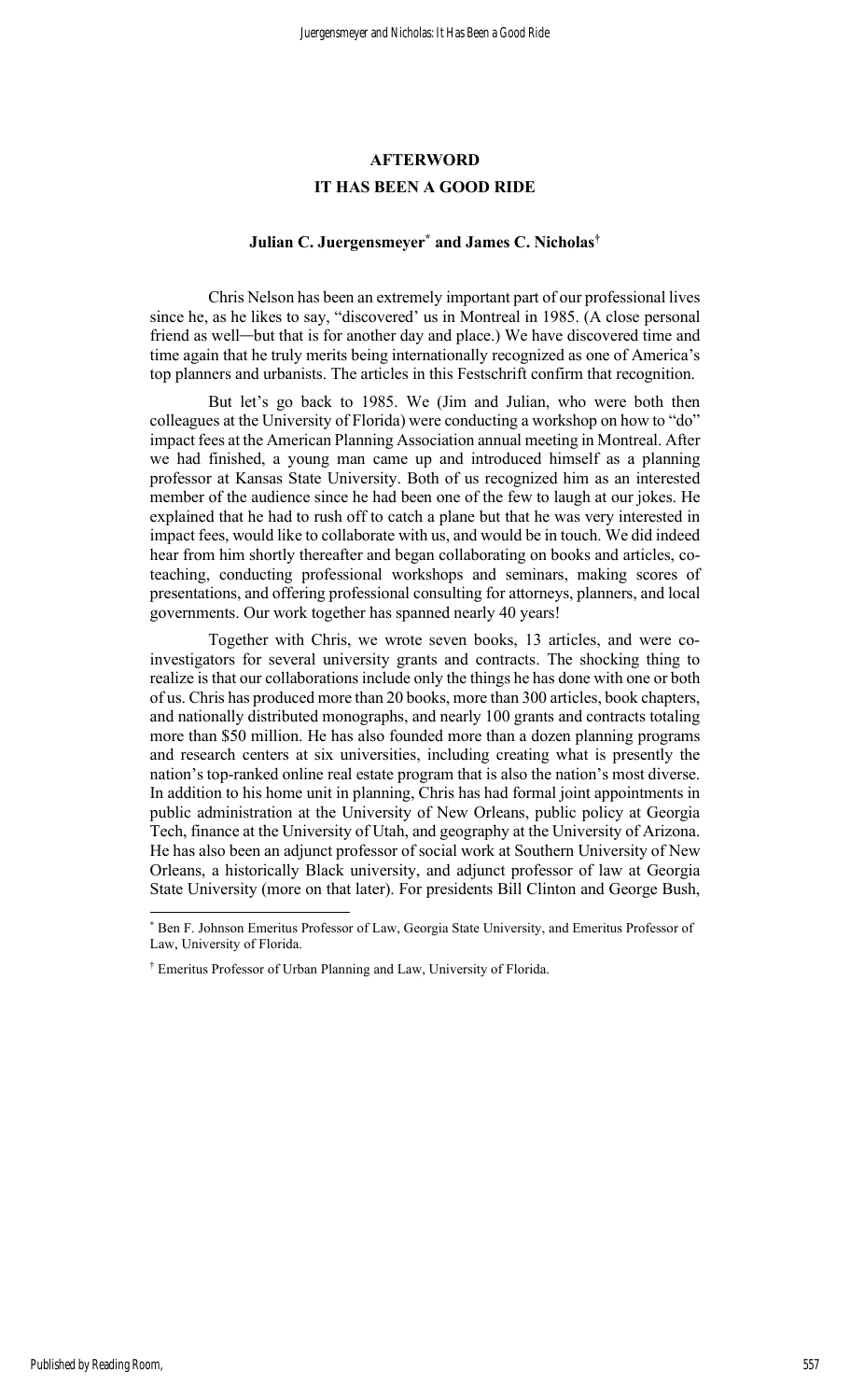he served as a special advisor to HUD's Office of Policy Development and Research. Chris has served on innumerable commissions, committees, working groups, panels, and so forth. And he is generous with his time, having helped hundreds of governmental, civic, and professional groups address wide ranging challenges. Are there any planning academicians who have done as much or more?

 Lists, of course, don't tell the whole story. Julian has had for the last 22 years the opportunity to co-teach with Chris many times. After 30 years at the University of Florida Law School, he moved to the Georgia State University Law School in Atlanta in 2000—one of the reasons being to work with Chris when he was then at Georgia Tech. For the next few years, before leaving for Virginia Tech, the University of Utah, and then the University of Arizona, Julian and Chris cotaught a growth management course that was cross listed by Georgia Tech and GSU with over a hundred Georgia Tech graduate planning and GSU law students. It was a wonderful experience for both them and their students. One thing Julian learned in almost every class session was how well Chris—though not a lawyer—not only understands planning law but can communicate with lawyers and law students about the law and planning overlap. Even after Chris left Atlanta he returned yearly or more often to teach in Julian's Land Use Control law class. An indication of the high esteem law students hold for Chris is that on numerous occasions over the years law students have asked him or Julian what law school he had graduated from, of course being none. As an aside, we note that Chris is a prolific writer for law journals in planning and urban policy. Anecdotally, only a few months before this issue was published, a professional planner who took the joint course in 2001 told Chris that it had shaped her professional life. It is also worth noting that thanks largely to Chris's efforts, a dual JD/Master of City and Regional Planning degree program was established by the Georgia Board of Regents between GSU and Georgia Tech. As far as we know it is the only such program between two universities in the country.

 The three of us formed a triumvirate, often referring to ourselves as "The I Team," because of our impact fee work and borrowing from the then popular TV series "The A Team." We spread the gospel of growth management, infrastructure finance, and impact fees across the nation and even to foreign lands. Georgia Tech and the American Planning Association sponsored continuing education seminars that were conducted all over the United States in California (8 times), Colorado, the District of Columbia, Georgia (9 times), Florida (3 times), Hawaii, Illinois, New York, South Carolina (twice), Texas, and Washington state (3 times).

 Together we proselytized impact fees in Canada, the United Kingdom (twice), and then on to Venice, Italy. Our theories have been presented not only in those countries but also Puerto Rico, Denmark, Brazil, and as far away as the Commonwealth of the Northern Marianas Islands. As we noted at the time, it was tough work, but somebody had to do it. During these adventures, we were privileged to learn about those areas and from the attendees we learned more about our subject and gained more material for future publications.